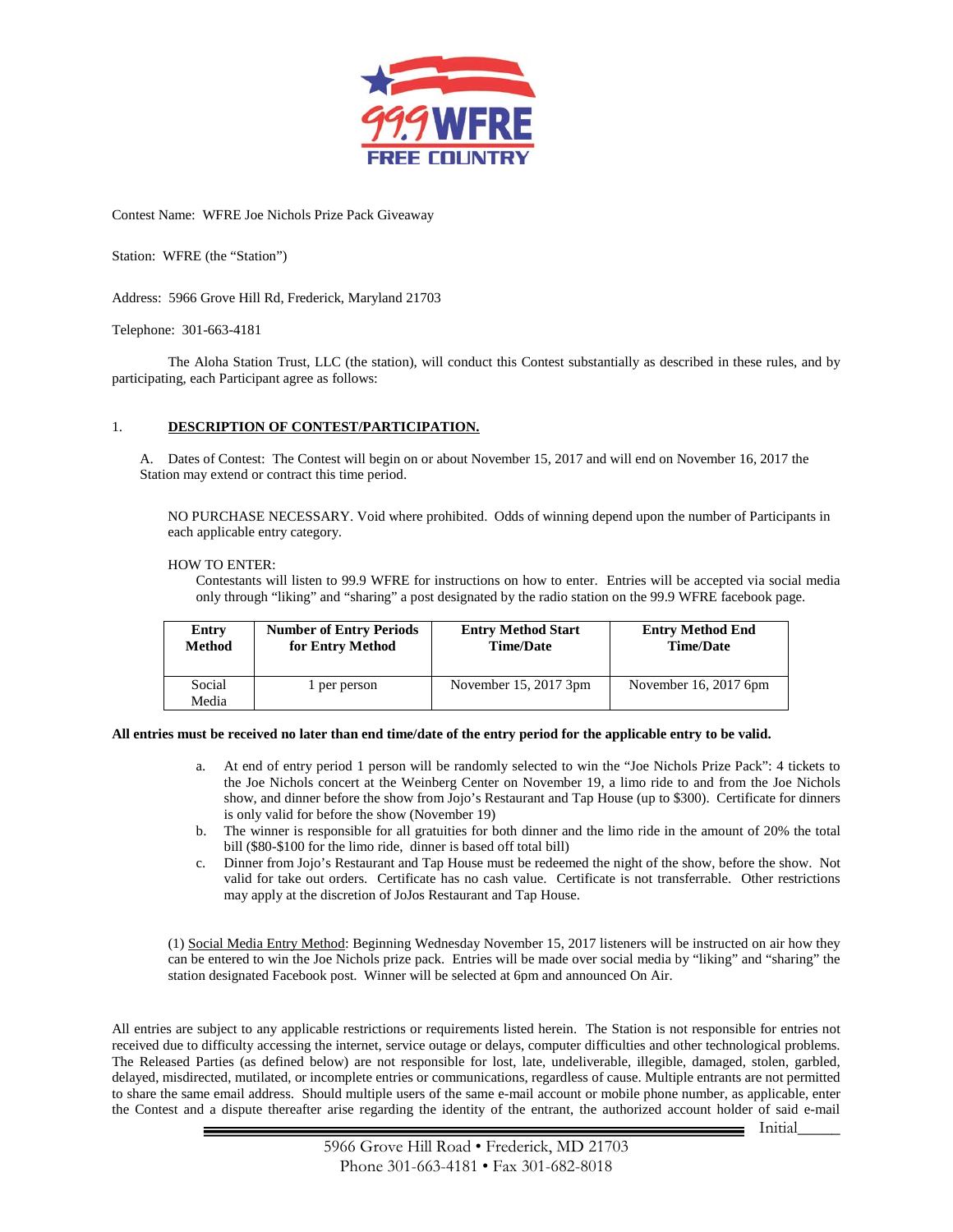

account or mobile phone account at the time of entry will be considered the entrant. "Authorized account holder" is defined as the natural person who is assigned an e-mail address or mobile phone number by an internet access provider, on-line service provider, telephone service provider or other organization which is responsible for assigning e-mail addresses, phone numbers or the domain associated with the submitted e-mail address. Proof of submission of an entry shall not be deemed proof of submission or receipt by the Website and/or Station for online entries. When applicable, the Station's computer will be deemed the official time keeping device for the Contest. Entries will be disqualified if found to be incomplete and/or if prohibited multiple entries are determined. Entries in excess of the above stated limit will be declared ineligible. All entries become the property of the Station and will not be receipt acknowledged or returned. Station's decisions as to the administration and operation of the Contest and the selection of potential winners are final and binding in all matters related to the Contest.

2. **ELIGIBILITY AND LIMITATIONS.** Participant(s) and winner(s) must be U.S. residents at least 21-years old as determined by the Station and reside in the Station's Total Survey Area (TSA). Only one prize per household for the Contest. Only one Grand Prize per household from any of the Stations within any thirty (30) day period. Employees of the Station, the Contest's participating sponsors and their advertising agencies, employees of other radio or television stations, and members of the immediate family of any such persons are not eligible to participate and win. The term "immediate family" includes spouses, siblings, parents, children, grandparents, and grandchildren, whether as "in-laws," or by current or past marriage(s), remarriage(s), adoption, co-habitation or other family extension, and any other persons residing at the same household whether or not related.

3. **TELEPHONE AND DELIVERY DISCLAIMER.** If a contest is a call in to win contest and/or a telephone is needed to participate in the Contest, participants are restricted to the use of ordinary telephone equipment. Participants that enable the "Caller ID" block function will not be allowed to participate unless they enter their correct area code and telephone number if prompted, or disable the features inhibiting their participation in the Contest. Participants using equipment not set up for toll free phone exchanges (800, 888, 877, 866, etc.) may experience call connection problems. The Company disclaims all liability for the inability of a participant to complete or continue a telephone call due to equipment malfunction, busy lines, inadvertent disconnections, acts beyond the Company's control, or otherwise. For all contests the Company disclaims all liability for any delays, misdelivery, loss, or failure in the delivery of any item sent by mail, courier, express, electronic transmission, or other delivery method. The Company is not responsible for mechanical, technical, electronic, communications, telephone, computer, hardware or software errors, malfunctions or failures of any kind, including: failed, incomplete, garbled or delayed transmission of online entries, traffic congestion on telephone lines, the Internet or at any website or lost or unavailable network connections which may limit an online entrant's ability to participate in the Contest, and any injury or damage to entrant's or any other person's computer related to or resulting from participating in or downloading any information necessary to participate in the Contest. Entry forms in a register-to-win contest must be handwritten. No photocopies or mechanical reproductions of entry forms are permitted.

4. **PUBLICITY; USE OF PERSONAL INFORMATION**. By participating, where allowed by law, all Participants and winner(s) grant the Station and OOP exclusive permission to use without compensation their names, characters, photographs, voices, and likenesses in connection with promotion of this and other contests and waive any claims to royalty, right, or remuneration for such use. By participating in the Contest, where allowed by law, participants agree that the Company may disclose personal information obtained from participants in the Contest to third parties and use such information for marketing and other purposes.

5. **RELEASE.** By participating in the Contest, each Participant and winner waives any and all claims of liability against the Station, its employees and agents, the Contest's sponsors and their respective employees and agents, for any personal injury or loss which may occur from the conduct of, or participation in, the Contest, or from the use of any prize. In order to receive a prize, participants must sign an official waiver form provided by the Company.

6. **TAXES.** Any valuation of the prize(s) stated above is based on available information provided to the Station, and the value of any prize awarded to a winner may be reported for tax purposes as required by law. Each winner is solely responsible for reporting and paying any and all applicable taxes related to the prize(s) and paying any expenses associated with any prize which are not specifically provided for in the official rules. Each winner must provide the Station with valid identification and a valid taxpayer identification number or social security number before any prize will be awarded. Any person winning over \$600 in prizes from the Station will receive an IRS form 1099 at the end of the calendar year and a copy of such Form will be submitted by station to the IRS.